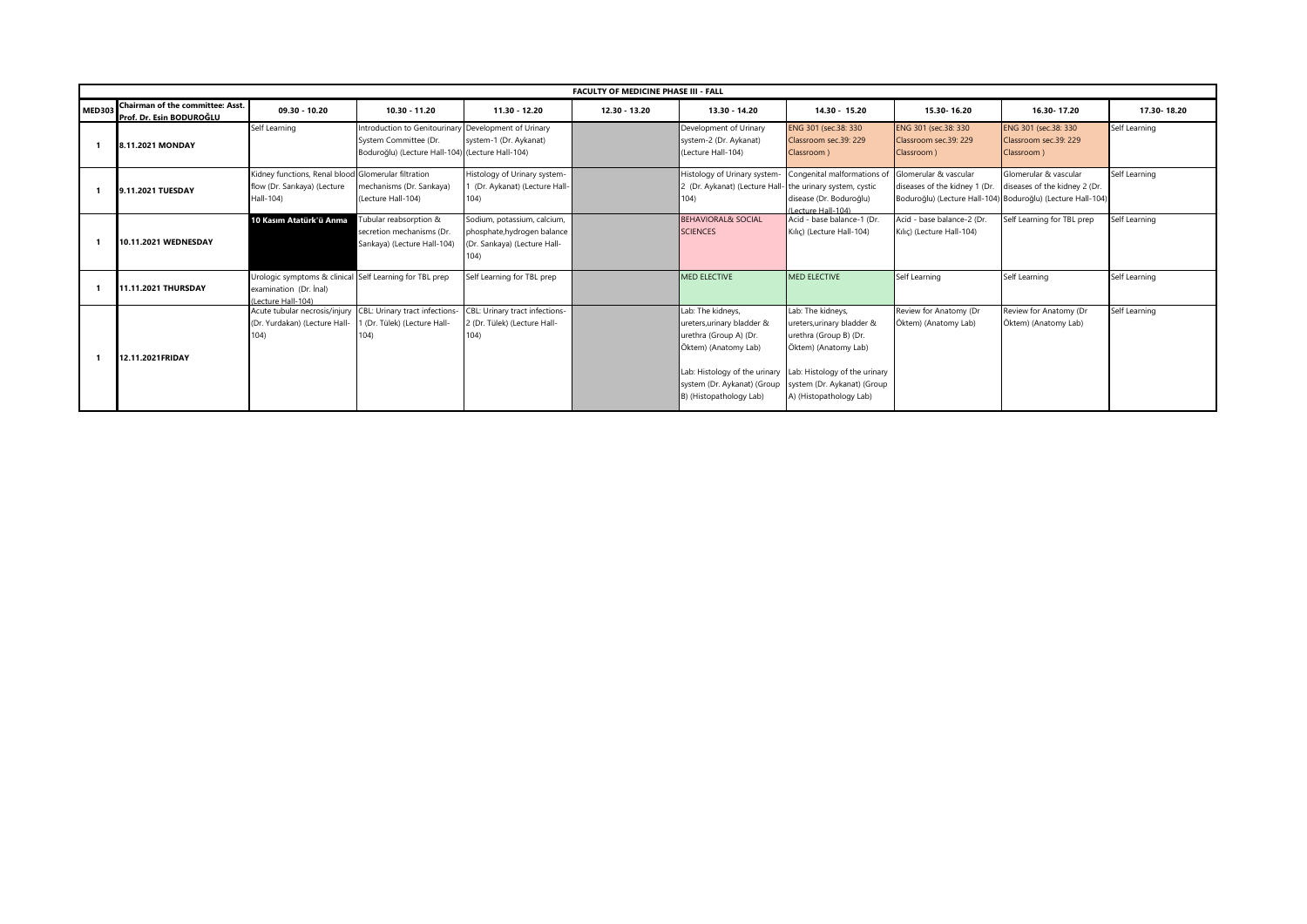|               | <b>FACULTY OF MEDICINE PHASE III - FALL</b>                         |                                                          |                                                                                   |                                             |                 |                               |                                     |                                      |                                     |               |  |
|---------------|---------------------------------------------------------------------|----------------------------------------------------------|-----------------------------------------------------------------------------------|---------------------------------------------|-----------------|-------------------------------|-------------------------------------|--------------------------------------|-------------------------------------|---------------|--|
| <b>MED303</b> | <b>Chairman of the committee: Asst.</b><br>Prof. Dr. Esin BODUROĞLU | $09.30 - 10.20$                                          | 10.30 - 11.20                                                                     | 11.30 - 12.20                               | $12.30 - 13.20$ | 13.30 - 14.20                 | $14.30 - 15.20$                     | 15.30 - 16.20                        | 16.30 - 17.20                       | 17.30 - 18.20 |  |
|               |                                                                     | Micturition mechanism (Dr. Diuresis pharmacology &       |                                                                                   | Radiology of the urinary                    |                 | Self Learning                 | ENG 301 (sec.38: 330                | ENG 301 (sec.38: 330                 | ENG 301 (sec.38: 330)               | Self Learning |  |
|               | <b>15.11.2021 MONDAY</b>                                            | Sarıkaya) (Lecture Hall-104) diuretics (Dr. Öz) (Lecture | $Hall-104$                                                                        | system (Dr. Yüce) (Lecture<br>Hall-104)     |                 |                               | Classroom sec.39: 229<br>Classroom) | Classroom sec.39: 229<br>Classroom ) | Classroom sec.39: 229<br>Classroom) |               |  |
|               |                                                                     | Drugs affecting acid-base                                | Drugs affecting acid-base                                                         | Specific & nonspecific                      |                 | <b>Communication Skills-1</b> | <b>Communication Skills-2</b>       | Renal function (Dr. Sezer)           | Fluid electrolyte balance           | Self Learning |  |
|               | 16.11.2021 TUESDAY                                                  |                                                          | balance-1 (Dr. Öz) (Lecture balance-2 (Dr. Öz) (Lecture infections of the urinary |                                             |                 |                               |                                     | (Lecture Hall-104)                   | (Dr. Sezer) (Lecture Hall-          |               |  |
|               |                                                                     | Hall-104)                                                | Hall-104)                                                                         | system -1 (Dr. Inal) (Lecture<br>$Hall-104$ |                 |                               |                                     |                                      | 104)                                |               |  |
|               |                                                                     | Neoplasms of kidney (Dr.                                 | Lab: Urine sampling, Urine                                                        | ab: Urine sampling, Urine                   |                 | <b>BEHAVIORAL&amp; SOCIAL</b> | Self Learning for TBL prep          | Self Learning for TBL prep           | Self Learning for TBL prep          | Self Learning |  |
|               | 104)<br><b>17.11.2021 WEDNESDAY</b>                                 | Boduroğlu) (Lecture Hall-                                | culture, direct                                                                   | culture, direct                             |                 | <b>SCIENCES</b>               |                                     |                                      |                                     |               |  |
| 2             |                                                                     |                                                          | microscobic                                                                       | microscobic                                 |                 |                               |                                     |                                      |                                     |               |  |
|               |                                                                     |                                                          | examination (Group A) (Dr                                                         | examination (Group B) (Dr.                  |                 |                               |                                     |                                      |                                     |               |  |
|               |                                                                     |                                                          | Tülek & Dr. Acar)                                                                 | Tülek & Dr. Acar)                           |                 |                               |                                     |                                      |                                     |               |  |
|               |                                                                     |                                                          | (Histopathology Lab)                                                              | (Histopathology Lab)                        |                 |                               |                                     |                                      |                                     |               |  |
|               | <b>18.11.2021 THURSDAY</b>                                          | Self Learning for TBL prep                               | RESEARCH PROJECT                                                                  | The pelvis & perineum (Dr.                  |                 | <b>MED ELECTIVE</b>           | <b>MED ELECTIVE</b>                 | Self Learning for TBL prep           | Self Learning for TBL prep          | Self Learning |  |
|               |                                                                     |                                                          |                                                                                   | Öktem) (Lecture Hall-104)                   |                 |                               |                                     |                                      |                                     |               |  |
|               |                                                                     | TBL-1                                                    | TBL-2                                                                             | TBL-3                                       |                 | Self learning for flip class  | The male genital organs-1           | The male genital organs-2            | Development of genital              | Self Learning |  |
| 2             | <b>19.11.2021 FRIDAY</b>                                            |                                                          |                                                                                   |                                             |                 | room (Sexually transmitted    | (Dr. Öktem) (Lecture Hall-          | (Dr. Öktem) (Lecture Hall-           | system-1 (Dr. Aykanat)              |               |  |
|               |                                                                     |                                                          |                                                                                   |                                             |                 | Infections) (Lecture Hall-    | 104)                                | 104)                                 | (Lecture Hall-104)                  |               |  |
|               |                                                                     |                                                          |                                                                                   |                                             |                 | 104)                          |                                     |                                      |                                     |               |  |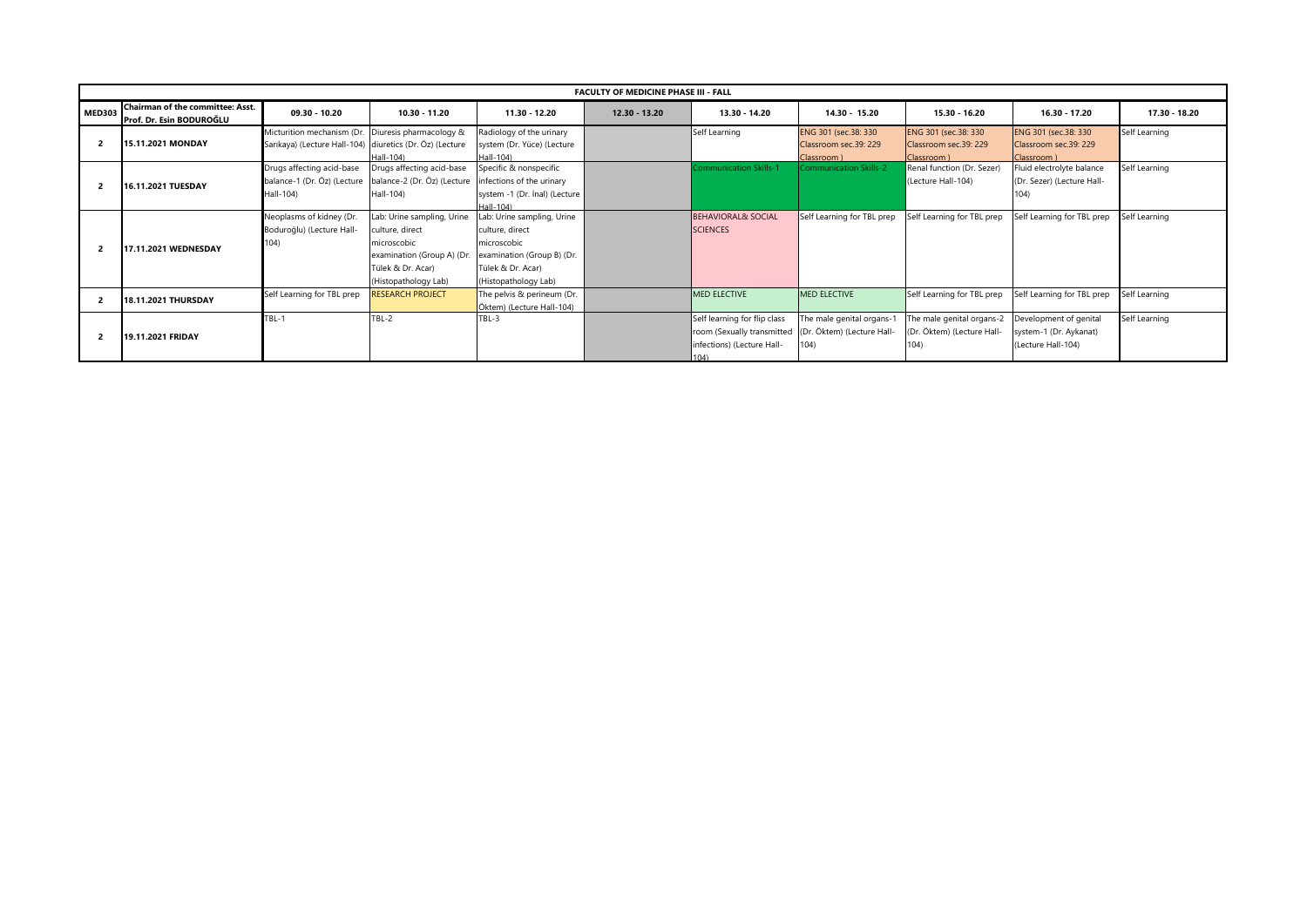|               | <b>FACULTY OF MEDICINE PHASE III - FALL</b>                  |                                              |                                                     |                                                       |                 |                                                |                                                    |                            |                            |                            |  |
|---------------|--------------------------------------------------------------|----------------------------------------------|-----------------------------------------------------|-------------------------------------------------------|-----------------|------------------------------------------------|----------------------------------------------------|----------------------------|----------------------------|----------------------------|--|
| <b>MED303</b> | Chairman of the committee: Asst.<br>Prof. Dr. Esin BODUROĞLU | 09.30 - 10.20                                | 10.30 - 11.20                                       | 11.30 - 12.20                                         | $12.30 - 13.20$ | 13.30 - 14.20                                  | 14.30 - 15.20                                      | 15.30 - 16.20              | 16.30 - 17.20              | 17.30 - 18.20              |  |
|               | 22.11.2021 MONDAY                                            | Development of genital                       | Histology of male genital                           | Histology of male genital                             |                 | Using complete urine test ENG 301 (sec.38: 330 |                                                    | ENG 301 (sec.38: 330)      | ENG 301 (sec.38: 330       | Self Learning              |  |
| з             |                                                              | system-2 (Dr. Aykanat)                       | system-1 (Dr. Aykanat)                              | system-2 (Dr. Aykanat)                                |                 | as a diagnostic tool (Dr.                      | Classroom sec.39: 229                              | Classroom sec.39: 229      | Classroom sec.39: 229      |                            |  |
|               |                                                              | (Lecture Hall-104)                           | (Lecture Hall-104)                                  | (Lecture Hall-104)                                    |                 | Sezer) (Lecture Hall-104)                      | Classroom)                                         | Classroom)                 | Classroom)                 |                            |  |
|               | 23.11.2021 TUESDAY                                           | Spermatogenesis &                            | Gonodal hormones                                    | Self learning for flip class                          |                 | Urologic and scrotal                           | Benign prostate                                    | Urologic tumors (Dr. Inal) | Acute renal failure (Dr.   | Chronic renal failure (Dr. |  |
| 3             |                                                              | testicular functions (Dr.                    | (male)-1 (Dr. Kılıc)                                | room (Sexually                                        |                 | emergencies (Dr. Inal)                         | hyperplasia (Dr. İnal)                             | (Lecture Hall-104)         | Sezer) (Online)            | Sezer) (Online)            |  |
|               |                                                              | Sarıkaya) (Lecture Hall-                     | (Lecture Hall-104)                                  | transmitted infections)                               |                 | (Lecture Hall-104)                             | (Lecture Hall-104)                                 |                            |                            |                            |  |
|               |                                                              | 104                                          |                                                     | (Lecture Hall-104)                                    |                 |                                                |                                                    |                            |                            |                            |  |
|               | 24.11.2021 WEDNESDAY                                         | Self learning for flip class Nonneoplastic & |                                                     | Nonneoplastic &                                       |                 | <b>BEHAVIORAL&amp; SOCIAL</b>                  | RESEARCH PROJECT                                   | The female genital         | The female genital         | Self Learning              |  |
|               |                                                              | room (Sexually                               |                                                     | neoplastic diseases of the neoplastic diseases of the |                 | SCIENCES-violence (Dr.                         |                                                    | organs-1 (Dr. Öktem)       | organs-2 (Dr. Öktem)       |                            |  |
| з             |                                                              | transmitted infections)                      | testis, epididymis & penis prostate (Dr. Boduroğlu) |                                                       |                 | Metin Orta) (Online)                           |                                                    | (Lecture Hall-104)         | (Lecture Hall-104)         |                            |  |
|               |                                                              |                                              | (Dr. Yurdakan) (Lecture                             | (Lecture Hall-104)                                    |                 |                                                |                                                    |                            |                            |                            |  |
|               |                                                              |                                              | Hall-104)                                           |                                                       |                 |                                                |                                                    |                            |                            |                            |  |
|               | 25.11.2021 THURSDAY                                          | Self learning for flip class                 | Histology of female                                 | Histology of female                                   |                 | <b>MED ELECTIVE</b>                            | <b>MED ELECTIVE</b>                                | Lab: The pelvis and        | Lab: The pelvis and        | Self Learning              |  |
|               |                                                              | room (Sexually                               | genital system-1 (Dr.                               | genital system-2 (Dr.                                 |                 |                                                |                                                    | perineum (Group A) (Dr     | perineum (Group B) (Dr.    |                            |  |
|               |                                                              | transmitted infections)                      | Aykanat) (Lecture Hall-                             | Aykanat) (Lecture Hall-                               |                 |                                                |                                                    | Öktem) (Anatomy Lab)       | Öktem) (Anatomy Lab)       |                            |  |
| з             |                                                              | (Lecture Hall-104)                           | 104)                                                | 104)                                                  |                 |                                                |                                                    |                            |                            |                            |  |
|               |                                                              |                                              |                                                     |                                                       |                 |                                                |                                                    | Lab: Urinary system        | Lab: Urinary system        |                            |  |
|               |                                                              |                                              |                                                     |                                                       |                 |                                                |                                                    | pathology (Group B) (Dr.   | pathology (Group A) (Dr.   |                            |  |
|               |                                                              |                                              |                                                     |                                                       |                 |                                                |                                                    | Boduroğlu)                 | Boduroğlu)                 |                            |  |
|               |                                                              |                                              |                                                     |                                                       |                 |                                                |                                                    | (Histopathology Lab)       | (Histopathology Lab)       |                            |  |
|               | 26.11.2021 FRIDAY                                            | Gonodal hormones                             | Menstrual cycle control                             | Pregnancy physiology                                  |                 | Radiology of the pelvis-1                      | Radiology of the pelvis-2 Acute renal failure (Dr. |                            | Chronic renal failure (Dr. | Self Learning              |  |
|               |                                                              | (female)-1 (Dr.Kılıc)                        | (Dr. Sarıkaya) (Lecture                             | (Dr. Sarıkaya) (Lecture                               |                 | (Dr. Yüce) (Lecture Hall-                      | (Dr. Yüce) (Lecture Hall-                          | Razi) (Lecture Hall-104)   | Razi) (Lecture Hall-104)   |                            |  |
| 3             |                                                              | (Lecture Hall-104)                           | Hall-104)                                           | Hall-104)                                             |                 | 104)                                           | 104)                                               |                            |                            |                            |  |
|               |                                                              |                                              |                                                     |                                                       |                 |                                                |                                                    |                            |                            |                            |  |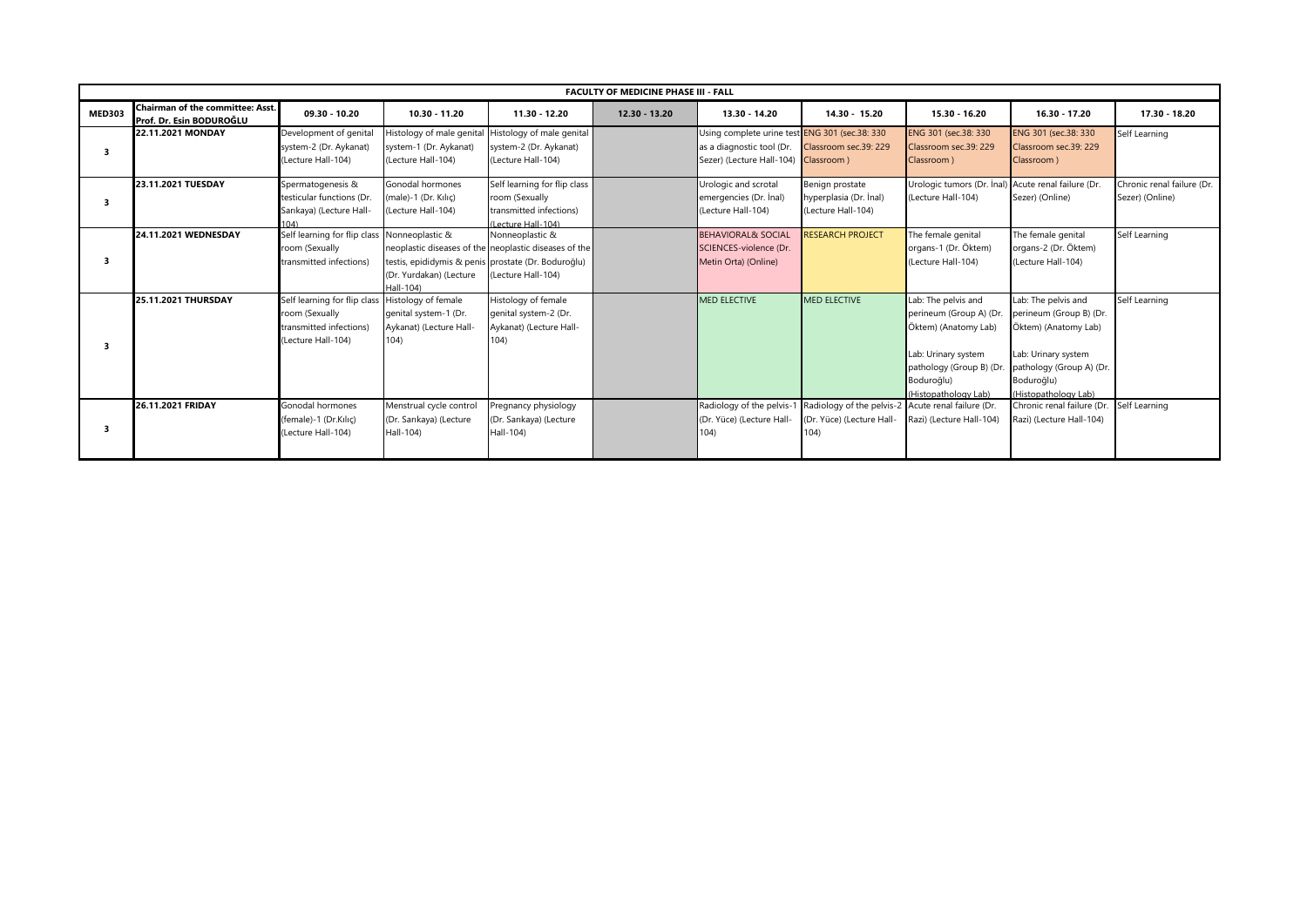|               | <b>FACULTY OF MEDICINE PHASE III - FALL</b>                  |                                                                                                       |                                                                                             |                                                                                                                                                                                                      |               |                                                                                                                                          |                                                                                                                                                                                                     |                                                                                      |                                                                                                                         |                                    |
|---------------|--------------------------------------------------------------|-------------------------------------------------------------------------------------------------------|---------------------------------------------------------------------------------------------|------------------------------------------------------------------------------------------------------------------------------------------------------------------------------------------------------|---------------|------------------------------------------------------------------------------------------------------------------------------------------|-----------------------------------------------------------------------------------------------------------------------------------------------------------------------------------------------------|--------------------------------------------------------------------------------------|-------------------------------------------------------------------------------------------------------------------------|------------------------------------|
| <b>MED303</b> | Chairman of the committee: Asst.<br>Prof. Dr. Esin BODUROĞLU | 09.30 - 10.20                                                                                         | $10.30 - 11.20$                                                                             | 11.30 - 12.20                                                                                                                                                                                        | 12.30 - 13.20 | 13.30 - 14.20                                                                                                                            | 14.30 - 15.20                                                                                                                                                                                       | 15.30 - 16.20                                                                        | $16.30 - 17.20$                                                                                                         | 17.30 - 18.20                      |
|               | 29.11.2021 MONDAY                                            | Nonneoplastic & neoplastic<br>diseases of the vulva-vagina<br>(Dr. Boduroğlu) (Lecture Hall-1         | Nonneoplastic & neoplastic                                                                  | Nonneoplastic & neoplastic<br>diseases of the uterine cervix diseases of the uterine cervix<br>(Dr. Yurdakan) (Lecture Hall-2 (Dr. Yurdakan) (Lecture Hall-<br>104)                                  |               | Self learning for flip class<br>room (Sexually transmitted<br>infections)                                                                | ENG 301 (sec.38: 330<br>Classroom sec.39: 229<br>Classroom)                                                                                                                                         | ENG 301 (sec.38: 330)<br>Classroom sec.39: 229<br>Classroom)                         | ENG 301 (sec.38: 330)<br>Classroom sec.39: 229<br>Classroom)                                                            | Self Learning for comitte<br>lexam |
|               | 30.11.2021 TUESDAY                                           | CBL: Nonneoplastic diseases<br>of the uterine corpus (Dr.<br>Yurdakan) (Lecture Hall-104)             | CBL: Neoplasms of the<br>uterine corpus (Dr.<br>Boduroğlu) (Lecture Hall-104) 104)          | Genetic causes of infertility<br>(Dr. Adıqüzel) (Lecture Hall-                                                                                                                                       |               | Communication Skills-1                                                                                                                   | <b>Communication Skills-2</b>                                                                                                                                                                       | Terminology in Obstetrics &<br>Gynecology (Dr. Hamdemir<br>Kilic) (Lecture Hall-104) | Screening tests in Obstetrics Self Learning for comitte<br>& Gynecology (Dr. Hamdemir exam<br>Kılıç) (Lecture Hall-104) |                                    |
|               | 1.12.2021 WEDNESDAY                                          | Nonneoplastic & neoplastic<br>diseases of the ovaries &<br>tubes (Dr. Yurdakan) (Lecture<br>Hall-104) | Urinary tract infections (Dr.<br>Razi) (Lecture Hall-104)                                   | Y choromosome (Dr.<br>Adıqüzel) (Lecture Hall-104)                                                                                                                                                   |               | <b>BEHAVIORAL&amp; SOCIAL</b><br><b>SCIENCES - Discrimination</b><br>(Dr. Akbaş Uslu) (Online)                                           | <b>RESEARCH PROJECT</b>                                                                                                                                                                             | Self learning for flip class<br>room (Sexually transmitted<br>infections)            | Self learning for flip class<br>room (Sexually transmitted<br>infections)                                               | Self Learning for comitte<br>lexam |
|               | 2.12.2021 THURSDAY                                           | flip class room (Sexually<br>transmitted infections) (Dr.                                             | flip class room (Sexually<br>transmitted infections) (Dr.                                   | flip class room (Sexually<br>transmitted infections) (Dr.<br>Fülek& Dr. Acar) (Lecture Hall Tülek& Dr. Acar) (Lecture Hall Tülek& Dr. Acar) (Lecture Hall                                            |               | <b>MED ELECTIVE</b>                                                                                                                      | <b>MED ELECTIVE</b>                                                                                                                                                                                 | Self Learning for comitte<br>exam                                                    | Self Learning for comitte<br>exam                                                                                       | Self Learning for comitte<br>exam  |
|               | 3.12.2021 FRIDAY                                             | Birth & lactation mechanisms Lab: The male genital organs<br>(Dr. Sarıkaya) (Lecture Hall-<br>(04)    | (Group A) (Dr. Öktem)<br>(Anatomy Lab)<br>system (Group B) (Dr.<br>Aykanat) (Histopathology | Lab: The male genital organs<br>(Group B) (Dr. Öktem)<br>(Anatomy Lab)<br>Lab: Histology of male genital Lab: Histology of male genital<br>system (Group A) (Dr.<br>Aykanat) (Histopathology<br>Lab) |               | Lab: The female genital<br>(Anatomy Lab)<br>Lab: Histology of female<br>genital system (Group D) (Dr<br>Aykanat) (Histopathology<br>Lab) | Lab: The female genital<br>organs (Group C) (Dr. Öktem) organs (Group D) (Dr. Öktem) exam<br>(Anatomy Lab)<br>Lab: Histology of female<br>genital system (Group C) (Dr.<br>Aykanat) (Histopathology | Self Learning for comitte                                                            | Self Learning for comitte<br>exam                                                                                       | Self Learning for comitte<br>lexam |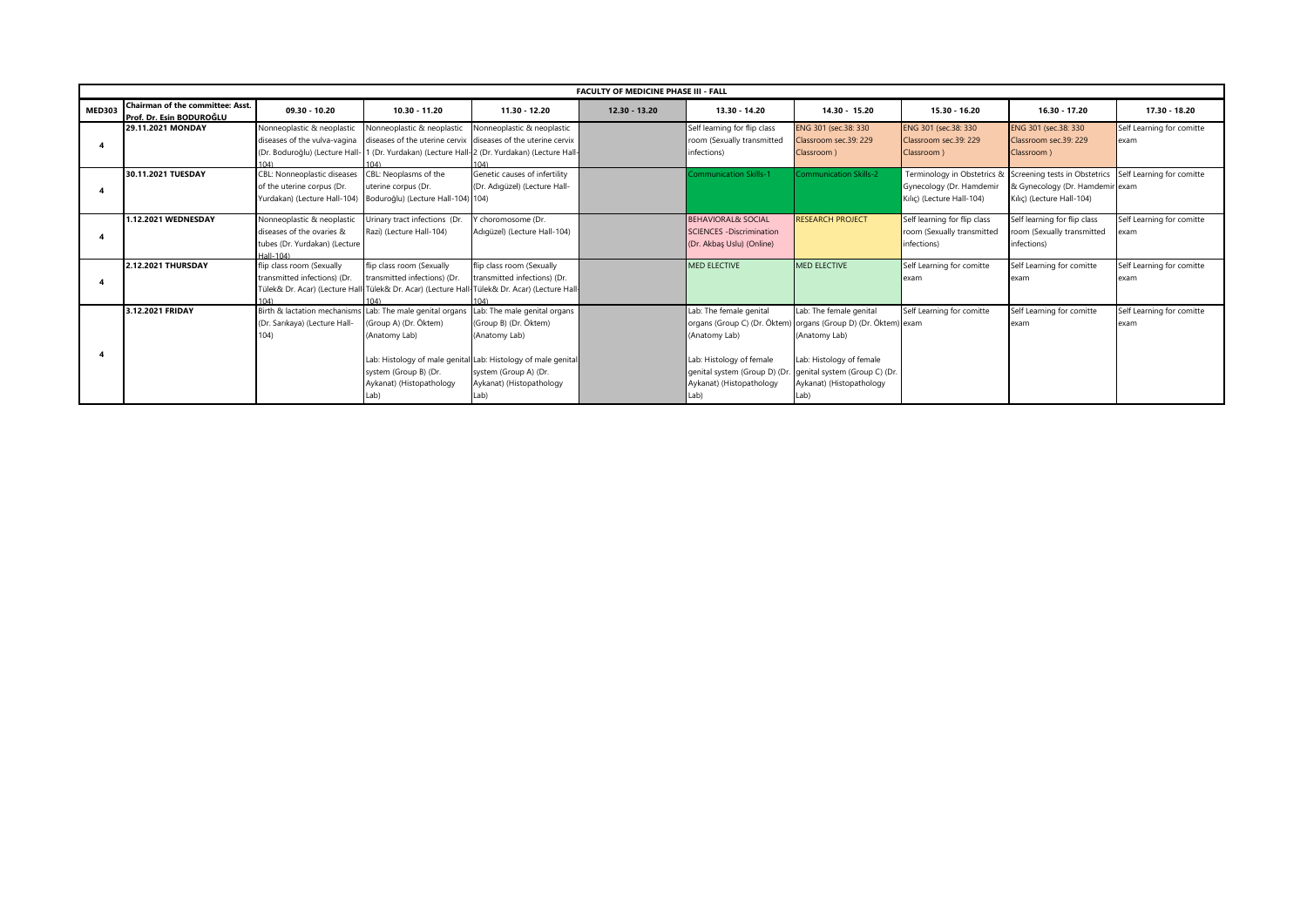| <b>FACULTY OF MEDICINE PHASE III - FALL</b>                                |                                                                                                       |                                                                                                             |                                                                                                                     |                 |                                                                                                                                   |                                                                                     |                                                                                                  |                                                                                      |                                     |  |
|----------------------------------------------------------------------------|-------------------------------------------------------------------------------------------------------|-------------------------------------------------------------------------------------------------------------|---------------------------------------------------------------------------------------------------------------------|-----------------|-----------------------------------------------------------------------------------------------------------------------------------|-------------------------------------------------------------------------------------|--------------------------------------------------------------------------------------------------|--------------------------------------------------------------------------------------|-------------------------------------|--|
| <b>Chairman of the committee:</b><br>MED303 Asst. Prof. Dr. Esin BODUROĞLU | 09.30 - 10.20                                                                                         | 10.30 - 11.20                                                                                               | 11.30 - 12.20                                                                                                       | $12.30 - 13.20$ | 13.30 - 14.20                                                                                                                     | 14.30 - 15.20                                                                       | 15.30 - 16.20                                                                                    | 16.30 - 17.20                                                                        | 17.30 - 18.20                       |  |
| 6.12.2021 MONDAY                                                           | MEDICAL SKILLS LAB: Ability to<br>insert a urinary catheter                                           | MEDICAL SKILLS LAB: Ability to<br>insert a urinary catheter (Dr<br>İnal)                                    | MEDICAL SKILLS LAB: Ability to<br>insert a urinary catheter (Dr<br>lnal)                                            |                 | Pharmacology of Gonodal<br>Hormones- I (Dr. Öz) (Lecture<br>Hall-104)                                                             | ENG 301 (sec.38: 330 Classroon<br>sec.39: 229 Classroom )                           | ENG 301 (sec.38: 330 Classroom<br>sec.39: 229 Classroom )                                        | ENG 301 (sec.38: 330 Classroom<br>sec.39: 229 Classroom )                            | Self Learning for Committee<br>Exam |  |
| 7.12.2021 TUESDAY                                                          | Sectional and clinical anatomy<br>(Dr. Öktem) (Lecture Hall-104)                                      | HPV vaccines (Dr. Acar) (Lecture<br>Hall-104)                                                               | Intrauterin infections (Dr.<br>Tülek) (Lecture Hall-104)                                                            |                 | Other urogenital infections (Dr.<br>Acar) (Lecture Hall-104)                                                                      | Benign & malignant ovarian<br>diseases 1 (Dr. Hamdemir Kılıç)<br>(Lecture Hall-104) | Benign & malignant ovarian<br>diseases 2 (Dr. Hamdemir Kılıç) Exam<br>(Lecture Hall-104)         | Self Learning for Committee                                                          | Self Learning for Committee<br>Exam |  |
| 8.12.2021 WEDNESDAY                                                        | Diseases associated with<br>pregnancy: early & late<br>pregnancy (Dr. Boduroğlu)<br>Lecture Hall-104) | Gestational & trophoblastic<br>diseases (Dr. Yurdakan) (Lecture Hormones- II (Dr. Öz) (Lecture<br>Hall-104) | Pharmacology of Gonodal<br>Hall-104)                                                                                |                 | Oral Conceptives (Dr. Öz)<br>(Lecture Hall-104)                                                                                   | In vitro fertilization (Dr.<br>Aykanat) (Lecture Hall-104)                          | Female Infertility (Dr. Hamdemir Dysfunctional uterine bleeding<br>Kılıç) (Lecture Hall-104)     | (Dr. Hamdemir Kılıç) (Lecture<br>Hall-104)                                           | Self Learning for Committee<br>Exam |  |
| 9.12.2021 THURSDAY                                                         | <b>MEDICAL SKILLS LAB: Obtaining</b><br>vaginal and cervical specimens<br>(Dr. Ö. Çobanoğlu)          | vaginal and cervical specimens<br>(Dr. Ö. Çobanoğlu)                                                        | MEDICAL SKILLS LAB: Obtaining MEDICAL SKILLS LAB: Obtaining<br>vaginal and cervical specimens<br>(Dr. Ö. Çobanoğlu) |                 | <b>MED ELECTIVE</b>                                                                                                               | MED ELECTIVE                                                                        | Inflammatory diseases &<br>benign masses of the breast<br>(Dr. Boduroğlu) (Lecture Hall-<br>104) | Premalignant-malignant lesions<br>of the breast (Dr. Yurdakan)<br>(Lecture Hall-104) | Self Learning for Committee<br>Exam |  |
| 10.12.2021 FRIDAY                                                          |                                                                                                       |                                                                                                             | Self Learning                                                                                                       |                 | Criminal Reports, sexual<br>identitity and criminal aspects<br>of sexual functional disorders<br>(Dr. Cantürk) (Lecture Hall-104) | Sexual Crimes (Dr. Cantürk)<br>Lecture Hall-104)                                    | Diseases of the breast-1 (Dr.<br>Sürgit) (Lecture Hall-104)                                      | Diseases of the breast-2 (Dr.<br>Sürgit) (Lecture Hall-104)                          | Self Learning for Committee<br>Exam |  |